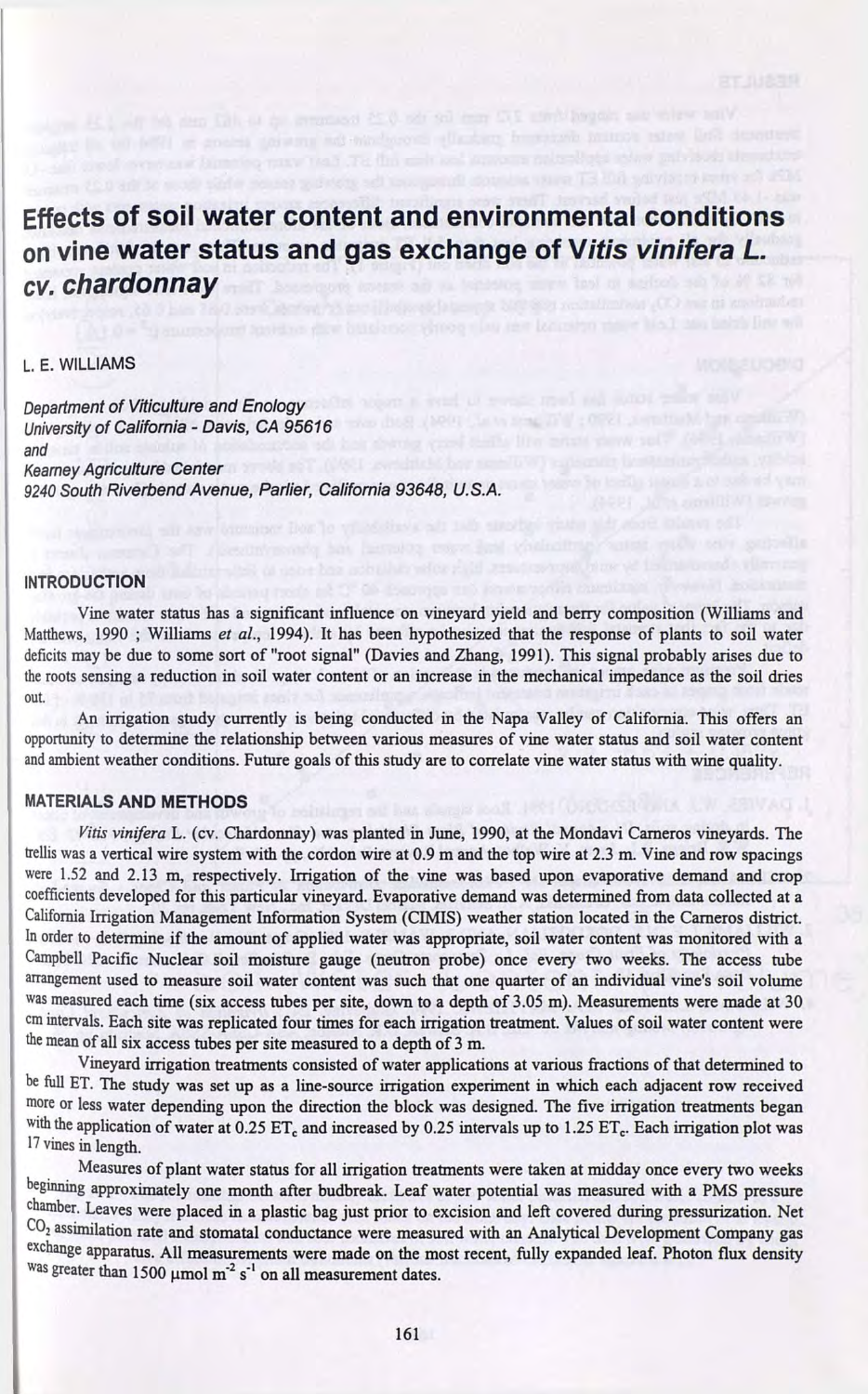### **RESULTS**

**Vine water use ranged from 272 mm for the 0.25 treatment up to 462 mm for the 1.25 irrigation treatment. Soil water content decreased gradually throughout the growing season in 1994 for ail irrigation treatments receiving water application amounts less than full ET. Leaf water potential was never lower than -1,0 MPa for vines receiving fiill ET water amounts throughout the growing season while those of the 0.25 treatment**  was -1.45 MPa just before harvest. There were significant differences among irrigation treatments with regards to net CO<sub>2</sub> assimilation rate and stomatal conductance. Both of the aforementioned measurements decreased **gradually for ail treatments receiving less than full ET irrigation amounts. There was a significant, linear**  reduction in leaf water potential as the soil dried out (Figure 1). The reduction in soil water content accounted for 82 % of the decline in leaf water potential as the season progressed. There were also significant, linear reductions in net CO<sub>2</sub> assimilation rate and stomatal conductance  $(r^2$  values were 0.88 and 0.65, respectively) as the soil dried out. Leaf water potential was only poorly correlated with ambient temperature  $(r^2 = 0.13)$ .

#### **DISCUSSION**

**Vine water status has been shown to have a major influence on vine yield and finit composition (Williams and Matthews, 1990 ; Williams** *et al.,* **1994). Both over and imder irrigation of vines can reduce yields (Williams, 1996). Vine water status will affect berry growth and the accumulation of soluble solids, titratable**  acidity, anthocyanins, and phenolics (Williams and Matthews, 1990). The above mentioned berry characteristics may be due to a direct effect of water status or an indirect one mediated via the water status' effect on vegetative **growfth (Williams** *et al,* **1994).** 

The results from this study indicate that the availability of soil moisture was the predominate factor **affecting vine water status (particularly leaf water potential and photosynthesis). The Cameros district is generally characterized by mild temperatures, high solar radiation and none to little rainfall from anthesis to fruit maturation. However, maximum temperatures can approach 40 "C for short periods of time during the growing**  season. The lower  $r^2$  value for the relationship between stomatal conductance and soil water content is probably **due to the fact that stomatal fimctioning can also be affected by ambient temperature and the vapor pressure déficit.** 

Premium wine grapes are produced in this region of Napa Valley. To date, sensory analysis of wines **made from grapes in each irrigation treatment indicates a preference for vines irrigated from 75 to 100 % of fiill ET. Thus, wine composition can be manipulated by differential irrigation regimes subséquent to anthesis in this grape growing région.** 

#### **REFERENCES**

- **1. DAVIES, W.J. AND J.ZHANG. 1991. Root signais and the régulation of growth and development of plants in drying soils. IN :** *Annual Review of Plant Physiology and Plant Molecular Biology, Vol. 42.* **Eds. W.R. Briggs, R.L. Jones, V. Walbot. Annual Review, Palo Alto, pp. 55.**
- 2. WILLIAMS, L.E. 1996. Grape. IN : Photoassimilate Distribution in Plants and Crops Source-Sink *Relationships.* **Eds. E. Zamski, A.A. Schaffer. Marcel Dekker, Inc., New York, pp. 30.**
- 3. WILLIAMS, L.E., N.K. DOKOOZLIAN, AND R. WAMPLE. 1994. Grape. IN : *Handbook of Environmental Physiology of Fruit Crops. Vol. I : Temperate Crops.* **Eds. B. Schaffer, P.C. Anderson. CRC Press, Boca Raton, pp. 48.**
- **4. WILLIAMS, L.E. AND M.A. MATTHEWS. 1990. Grapevine. IN :** *Irrigation of Agricultural Crops. Agronomy Monograph No. 30.* **Eds. B.A. Stewart, D.R. Nielson. ASA-CSSA-SSSA, Madison. pp. 36.**

the control is a president term of the books of the second and the product of the second second second second second